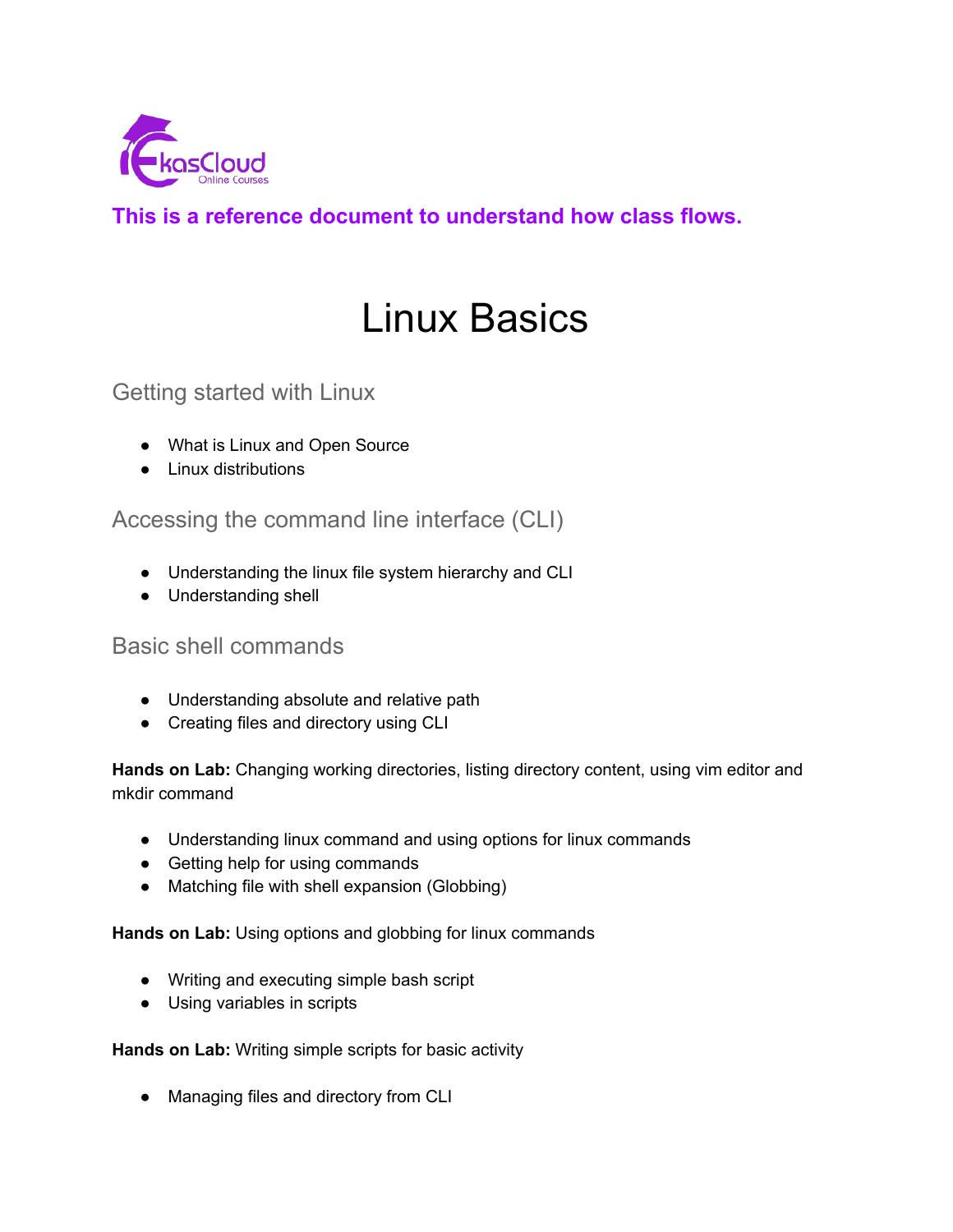- Understanding CLI shortcuts
- Archive and compression

**Hands on Lab:** copy, move, rename, remove, link, archive,compress files and directory

- Managing file content from CLI
- Understanding about redirection, tee, pipe, grep

**Hands on Lab:** Viewing file content and using redirectors, tee, pipe and grep command in CLI

# Linux administration

Managing local linux users and groups

- User information
- UID
- Creating users
- Modifying users property
- Deleting users
- Managing password for users
- Creating group
- Adding and removing members
- Deleting group

**Hands on Lab**: Creating, modifying, deleting users and groups

# Privileges and Permissions

- Understanding substitute login and privilege
	- Sudo configurations
- Basic permissions
	- Understanding permissions
	- Understanding default permissions
	- What is umask?
	- Changing umask
	- Changing permission
	- Managing permissions for users, groups

**Hands on Lab**: Managing permissions and promoting as privileged user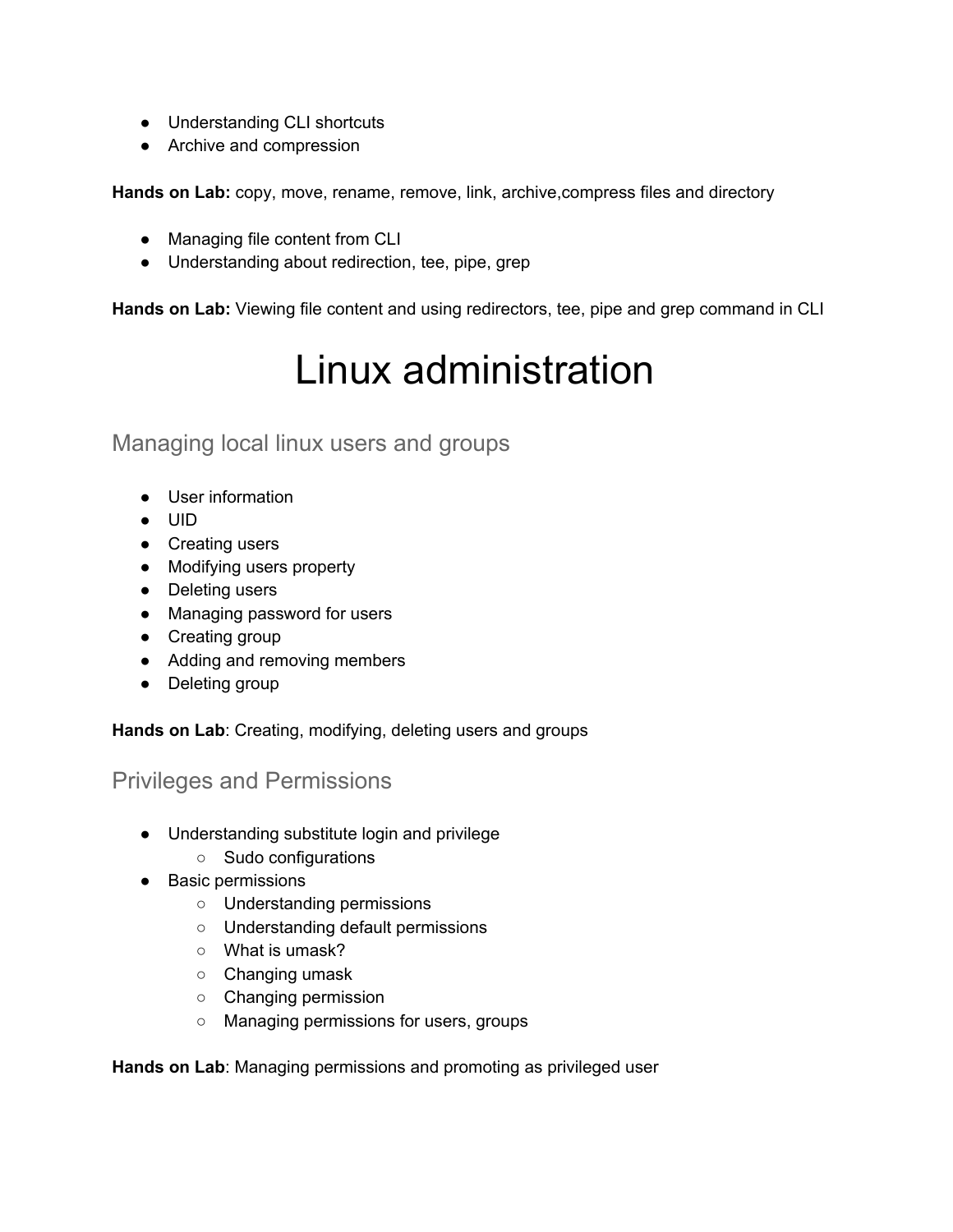- Access control List(ACL)
	- Setting acl,recursive acl, default acl
	- Removing acl
	- Backup and restore acl

**Hands on Lab:** Managing permissions with acl with setfacl and getfacl

- Special Permissions
	- Understanding sticky bit
	- Understanding set GID
	- Understanding set UID

**Hands on Lab**: Managing special permissions with chmod

## Networking basics

- Types of Network
- IP addressing and MAC address
- Simple LAN network with linux computers
	- Using IP command
	- Using NMTUI
	- USing NMCLI

**Hands on Lab:** Creating a simple LAN network and managing IP property with NMTUI and **NMCLI** 

## Software Management

• Managing softwares using rpm and yum

**Hands on Lab**: Connecting to internet repository for installing softwares using yum

Monitoring and managing linux process

- Explain about process and its importance
- Listing process
- Controlling jobs
- Killing process

**Hands on Lab**: Listing, controlling and killing process with linux commands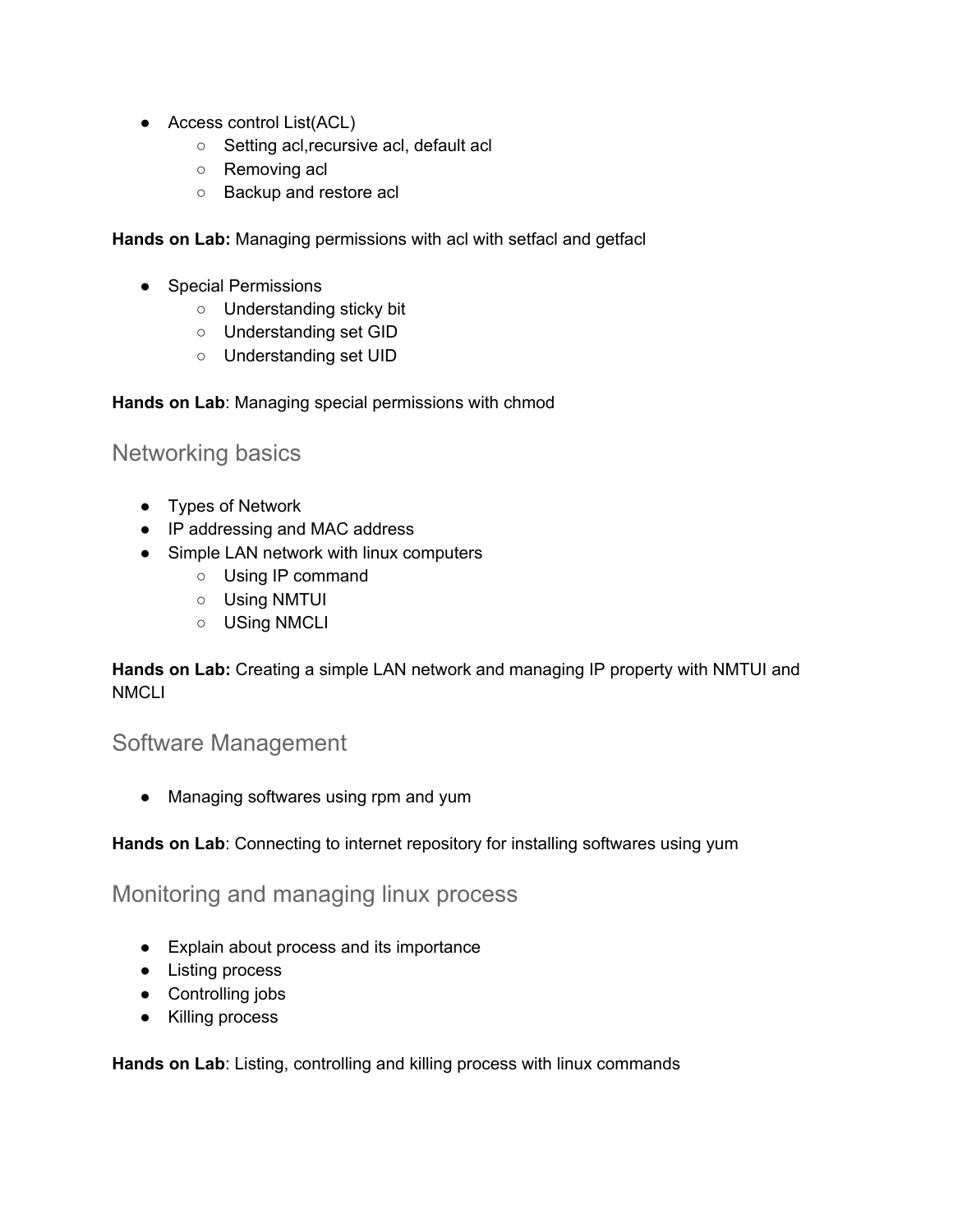# Managing services and daemons

- Identifying automatically started services
- Managing services

**Hands on Lab**: Managing services using systemctl command

# Securing the Linux system

- What is firewall
- Understanding firewall in linux
- Managing firewalld in CLI

### **Hands on Lab:** Implementing firewall and applying direct and rich rules

## Maintaining accurate time

- Understanding NTP
- Implementing NTP time server
- Syncing time from NTP time server

**Hands on Lab**: Configuration of NTP time server and client

# Configuring and securing SSH

- Understanding remote login and ssh
- Login with password and without password(with keys)
- Managing SSH server
- Secure copy

**Hands on Lab**: Authenticating with and without password for SSH and secure copy of files between linux systems

# Scheduling jobs

● Implementing at and cron scheduler in linux and scheduling

**Hands on Lab**: Scheduling with at and cron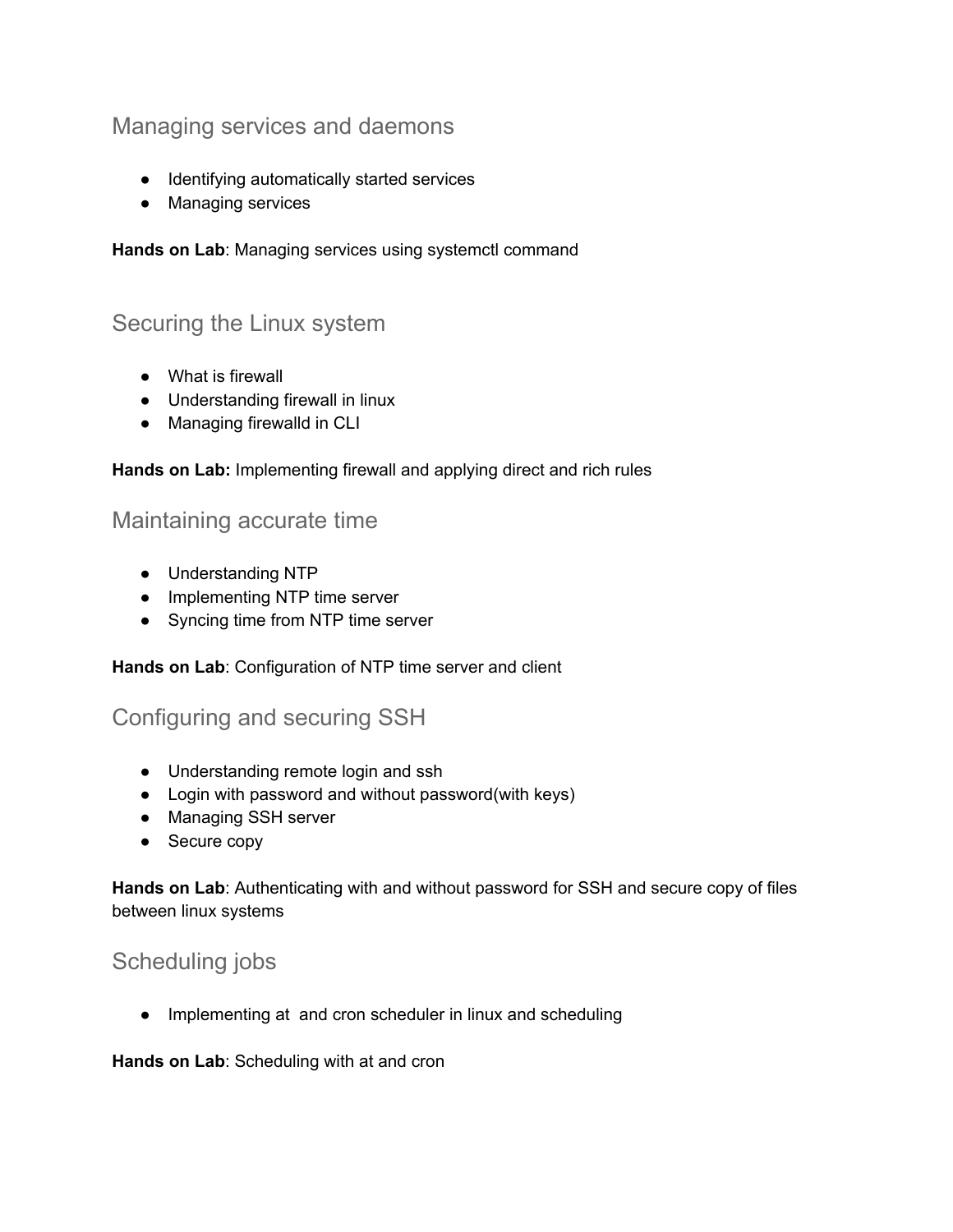# Managing basic storage

• Creating partition, filesystem and mount points

### **Hands on Lab**: Creating partition and managing partitions

• Creating swap partition

### **Hands on Lab**: Creating and deleting swap partition

# Managing logical volume

● Understanding LVM and creating, extending and reducing LV and VG

## **Hands on Lab:** Creating and managing LVM

## Implementing advanced storage

● Manage layered storage with stratis local storage

### **Hands on Lab**: Creating and managing stratis local storage

● Virtual data optimizer

**Hands on lab**: Creating deduplication volume with vdo

## Network attached storage

• Network File system

**Hands on Lab**: Configuration of NFS server and client and managing permissions

● Understanding on demand mounting

## **Hands on Lab**: Configuration of autofs in NFS client

● Understanding Internet small computer system interface

### **Hands on Lab**: Implementation of ISCSI server and client

• Common internet file system